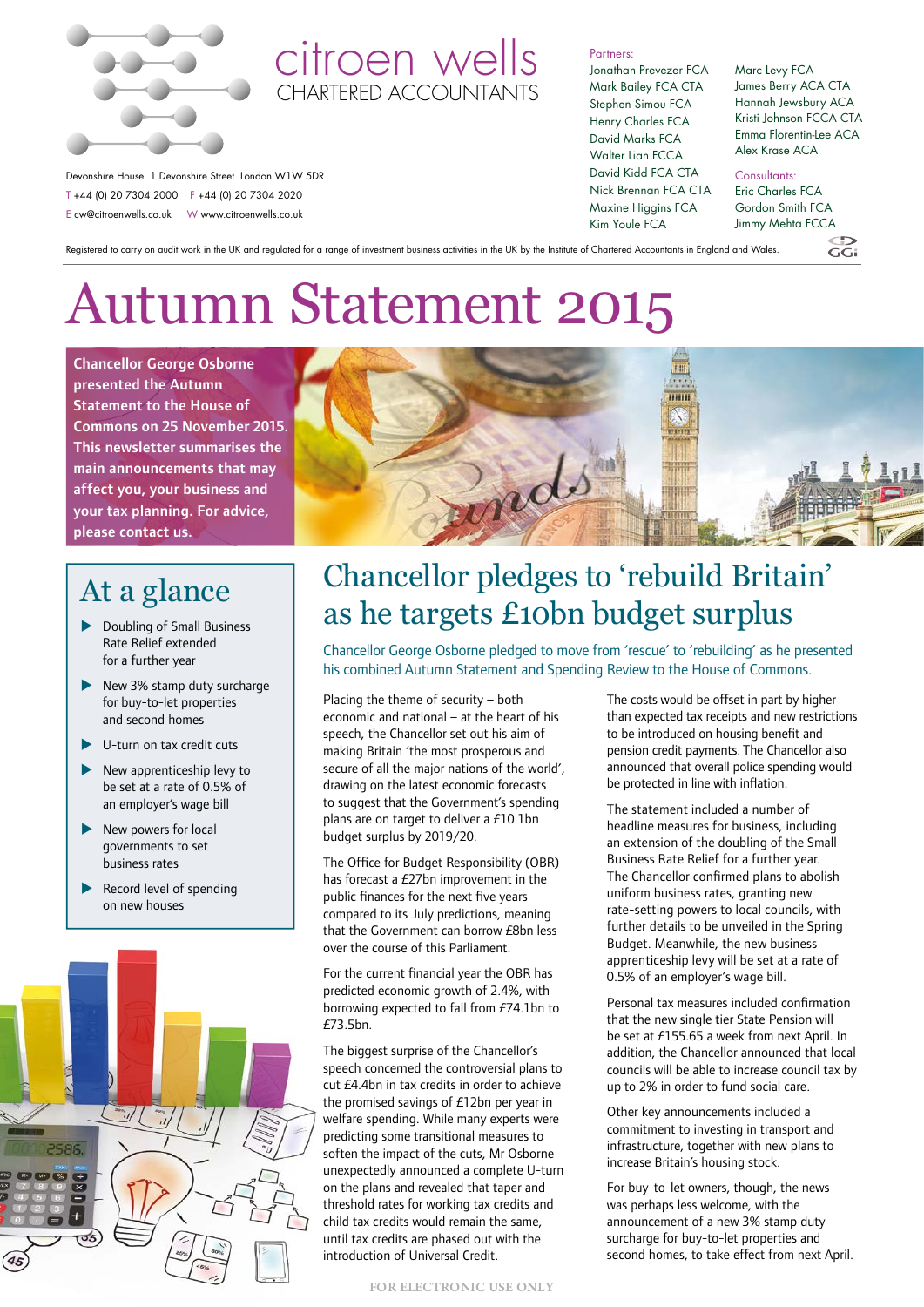## Business measures

### **Small Business Rate Relief**

The Government has announced it will extend the doubling of Small Business Rate Relief for a further year from 1 April 2016. It is also undertaking a review of business rates, due to be reported at Budget 2016.

### **Business investment relief**

The Government will consult on how to change the business investment relief rules to encourage greater use of the relief to increase investment in UK businesses.

### **Apprentices**

As previously announced, the Government will introduce an apprenticeship levy in April 2017. It will be set at a rate of 0.5% of an employer's wage bill and will be paid through PAYE. Each employer will receive an allowance of £15,000 to offset against their levy payment. This means that the levy will only be paid on any wage bill in excess of £3m.

The Government will also establish a new employer-led body to set apprenticeship standards and ensure quality.



The body will be independent of Government and will also advise on the level of levy funding each apprenticeship should receive.

### **Diesel company cars**

The three percentage point differential between diesel cars and petrol cars was set to be removed in April 2016. However, it will now be retained until April 2021, when EU-wide testing procedures will ensure new diesel cars meet air quality standards even under strict real world driving conditions.

### **Employment intermediaries**

As confirmed in this year's second Budget in July, the Government will legislate to restrict tax relief for travel and subsistence expenses for workers engaged through an employment intermediary, such as an umbrella company or a personal service company. Following consultation, relief will be restricted for individuals working through

personal service companies where the intermediaries legislation applies. This change will take effect from 6 April 2016.

### **Charitable close company loans to participators**

Legislation will be introduced in Finance Bill 2016 to ensure that a tax

charge is not applied to loans or advances made by close companies to charity trustees for charitable purposes. This will apply to qualifying loans or advances made on or after 25 November 2015.

### **Venture capital schemes**

With effect from 30 November 2015, the provision of reserve energy generating capacity and the generation of renewable energy benefiting from other government support by community energy organisations will no longer be qualifying activities for the Enterprise Investment Scheme (EIS), Venture Capital Trusts (VCTs) and Seed Enterprise Investment Scheme (SEIS).

In addition, these activities will not be eligible for Social Investment Tax Relief (SITR) when SITR is enlarged. The Government will exclude all remaining energy generation activities from the schemes from 6 April 2016, as well as from the enlarged SITR. Increased flexibility will also be introduced for replacement capital within EIS and VCTs, subject to state aids approval.

### **Averaging period for farmers**

Following consultation, the averaging period for self-employed farmers will be extended from two years to five years as of April 2016, with farmers having the option of either averaging period.

## Personal measures

### **Tax-free savings**

The band of savings income that is subject to the 0% starting rate will be kept at its current level of £5,000 for 2016/17.

The current annual subscription limits for ISAs, Junior ISAs and Child Trust Funds will be kept at their current level for 2016/17 (£15,240 for ISAs, and £4,080 for Junior ISAs and Child Trust Funds).

### **State Pension**

The starting rate for a full new State Pension will be set at £155.65 per week, to take effect in April 2016. The basic State Pension will be increased by the 'triple lock' for 2016/17, meaning a full basic State Pension will rise to £119.30 a week, an increase of £3.35.

### **Pension Credit**

The single rate of the Standard Minimum Guarantee will increase in line with earnings by £4.40 to £155.60 per week, and the couples rate will rise by £6.70 to £237.55 per week. The Savings Credit threshold will rise to £133.82 for a single pensioner and to £212.97 for a couple, which will reduce the single rate of the Savings Credit maximum by £1.75 to £13.07 and the couples rate by £2.68 to £14.75.

### **Pensions auto-enrolment**

The Government will delay the next two scheduled increases in automatic enrolment minimum contribution rates by six months each, to align these changes with the start of the tax year.

### **Pension annuities: secondary market**

The Government will legislate to remove existing barriers to creating a secondary market for annuities, allowing individuals to sell their annuity income stream. Further details will be set out in a consultation response this December.

### **Inheritance tax**

Legislation will be introduced in Finance Bill 2016 to ensure a charge to inheritance tax will not arise when a pension scheme member designates funds for drawdown but does not draw all of the funds before death. This will be backdated to apply to deaths on or after 6 April 2011.

### **Tax-free childcare**

The upper income limit per parent will be lowered from £150,000 to £100,000 and the minimum income level per parent will be increased from the equivalent of eight hours to 16 hours at the National Living Wage.

### **Free childcare for working parents**

The 30 hours free childcare offer for working parents of three- and four-year olds has been extended to help families maintain childcare arrangements and support the transition back to work at the end of their parental leave or period of ill health. Eligibility has been extended to cases where a parent or their partner (if they have one) is in work and the other parent is disabled or a carer; or where a parent or their partner (if they have one) is taking time away from work on paid sickness or parental leave.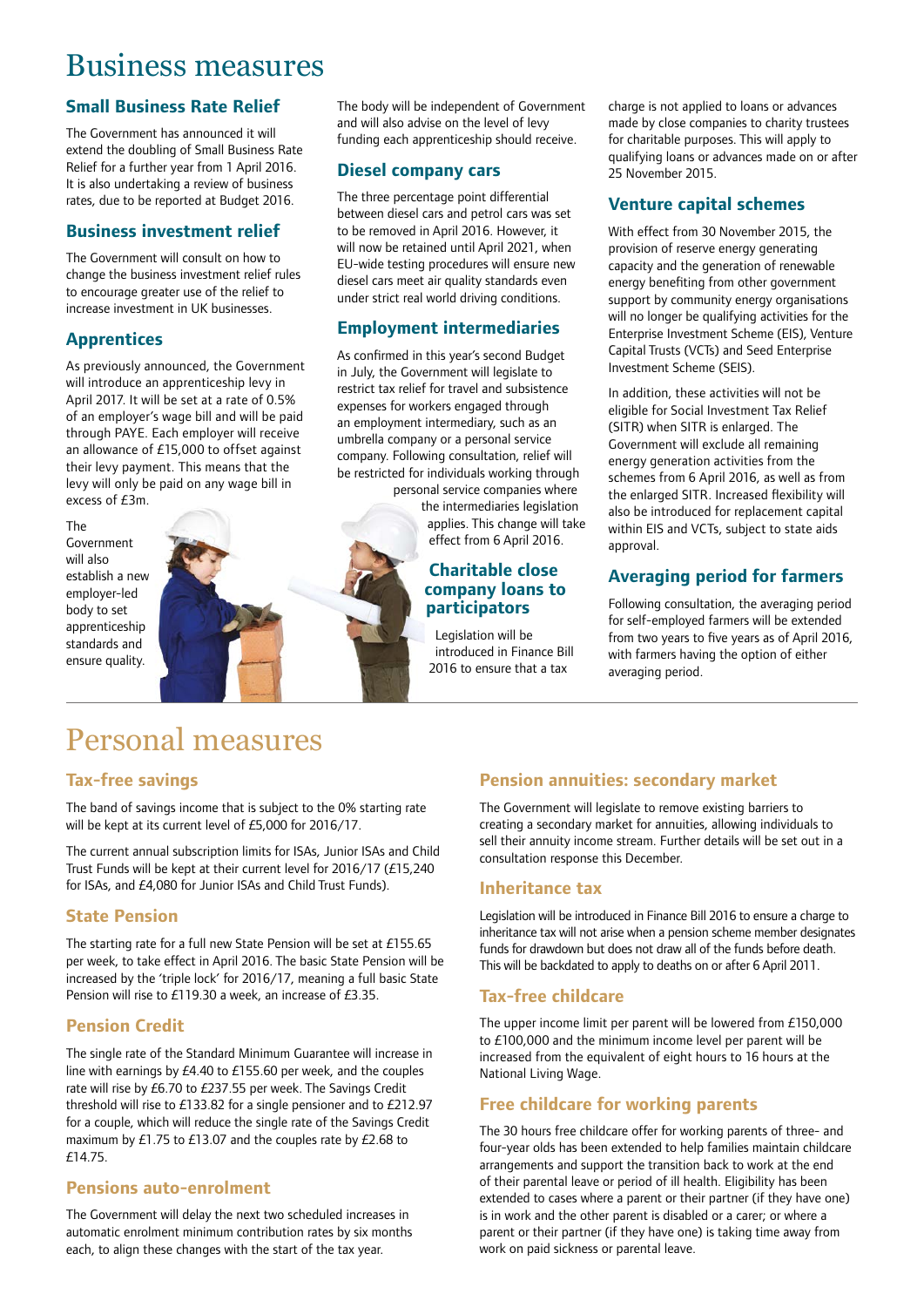## Property measures

### **Stamp duty land tax (SDLT) on additional properties**

From 1 April 2016, higher rates of SDLT will be charged on purchases of additional residential properties (above £40,000), such as buy-to-let properties and second homes. The higher rates will be three percentage points above the current SDLT rates.

These higher rates will not apply to purchases of caravans, mobile homes or houseboats, or to corporates or funds making 'significant investments in residential property'. The Government will consult on the policy detail.

### **SDLT filing and payment process**

There will be a consultation on changes to the SDLT filing and payment process to come into effect in 2017/18, including a reduction in the filing and payment window from 30 days to 14 days.

### **Annual Tax on Enveloped Dwellings (ATED) and 15% rate of SDLT**

The Government will extend, from 1 April 2016, the reliefs available from ATED and the 15% higher rate of SDLT to equity release schemes (home reversion plans), property development activities and properties occupied by employees.

### **SDLT: application to certain authorised property funds**

The Government will introduce a seeding relief for Property Authorised Investment Funds (PAIFs) and Co-ownership Authorised Contractual Schemes (CoACSs) and make changes to the SDLT treatment of CoACSs investing in property so that SDLT does not arise on the transactions in units. There will be a defined seeding period of 18 months, a three-year clawback mechanism and a portfolio test of 100 residential properties and £100m value or 10 non-residential properties and £100m value. These changes will take effect from the date Finance Bill 2016 receives Royal Assent.

### **Capital Gains Tax (CGT): payment window**

From April 2019, a payment on account of any CGT due on the disposal of residential property will be required to be made within 30 days of the completion of the disposal. This will not affect gains on properties which are not liable for CGT due to Private Residence Relief. Draft legislation will be published for consultation in 2016.

### **CGT for non-UK residents disposing of UK residential property**

With effect from 25 November 2015, the Government will amend the CGT computations required by non-residents on the disposal of UK residential property by removing (with retrospective effect from 6 April 2015) a double charge that occurs in some circumstances and correcting an omission. HM Revenue & Customs will be given powers to prescribe circumstances when a CGT return is not required by non-residents and will add CGT to the list of taxes that may be collected on a provisional basis.

### Housing – the 'Five Point Plan'

The Chancellor's combined Autumn Statement and Spending Review included a range of measures intended to enable more people to own their own homes. Presented as a 'Five Point Plan for housing' worth over £20bn, the main announcements included the following:

**1 –** Measures to build 400,000 affordable houses by 2020/21, including 200,000 Starter Homes which will be sold at a 20% discount compared to market value to young first time buyers, and 135,000 Help to Buy: Shared Ownership homes. Existing constraints that prevent private sector organisations participating in the delivery of such programmes will be removed

**2 –** Extending the Right to Buy scheme to Housing Association tenants, with an initial pilot scheme involving five Housing Associations

**3 –** Measures to accelerate housing supply, including reforms to the current planning system to encourage house building and helping to release more public sector land and brownfield sites

**4 –** Extending the Help to Buy: Equity Loan scheme to 2021 and creating a special London Help to Buy scheme which offers a 40% equity loan

**5 –** Using some of the revenue from increased SDLT rates on purchases of additional residential properties to provide £60m for communities in England most affected by the impact of second homes, doubling their affordable housing budget to help first time buyers.

## Tax system reform

### A digital tax system

The Government will invest £1.3bn to transform HMRC into 'one of the most digitally advanced tax administrations in the world'. Most businesses, self-employed people and landlords will be required to keep track of their tax affairs digitally and update HMRC at least quarterly via their digital tax account. HMRC will ensure the availability of free apps and software that link securely to its systems and

provide support to those who need help using digital technology. This will not apply to individuals in employment, or pensioners, unless they have secondary incomes of more than £10,000 per year. The Government will publish its plans to transform the tax system shortly and will consult on the details in 2016.

### Simplifying self assessment

Draft legislation is to be published in Finance Bill 2016 that will enable a

new, simpler process for paying tax. This will be used for taxpayers in self assessment who have simple tax affairs where HMRC already holds all the data it needs to calculate the tax liability, and where existing payment processes are not available. Taxpayers will be sent a calculation which will be a legally enforceable demand for payment, and taxpayers will be able to challenge and appeal these calculations. This process will come into effect in the 2016/17 tax year.